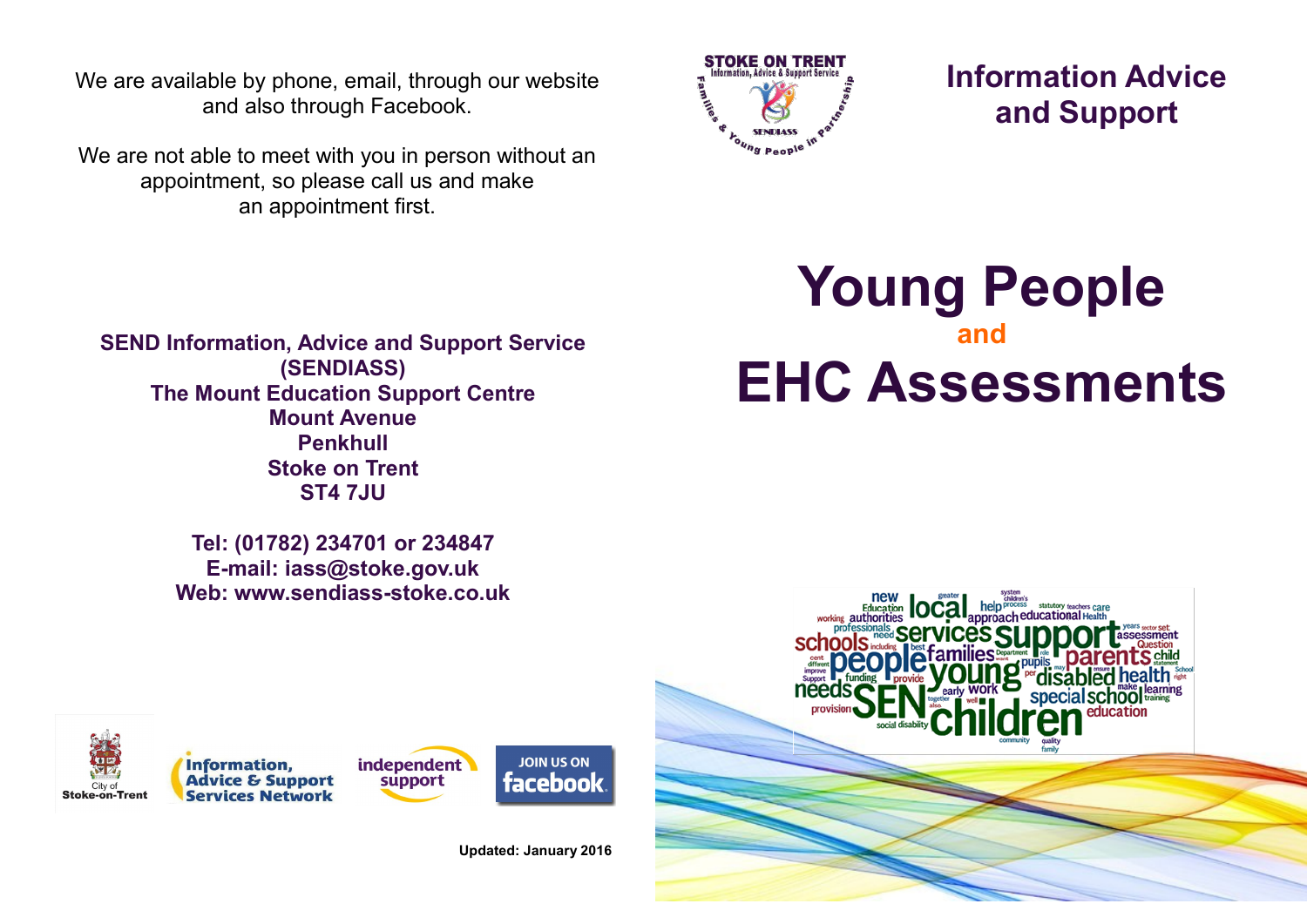## Finding out what support you need

Sometimes you might need extra help in school, college or training. To find out if you need extra support, you might have an **Education Health and Care Needs Assessment.** This is called an **EHC Needs Assessment.**

An **Education Health and Care Needs Assessment** is a careful look at what you might need help with. Lots of people think about what you might need and then write reports.



You and the people who support you will think about what you can do on your own and what you might need help with. They will try to work out if you need any extra support to do these things. Right from the beginning, your views, feelings and wishes will be at the centre of the plan.

At the end they will decide if you need a plan to get you extra help in your school, college or training. This is called an **Education Health and Care Plan (EHC Plan)**.

If you are over 18 you might need a plan to make sure that you can finish your education or your training.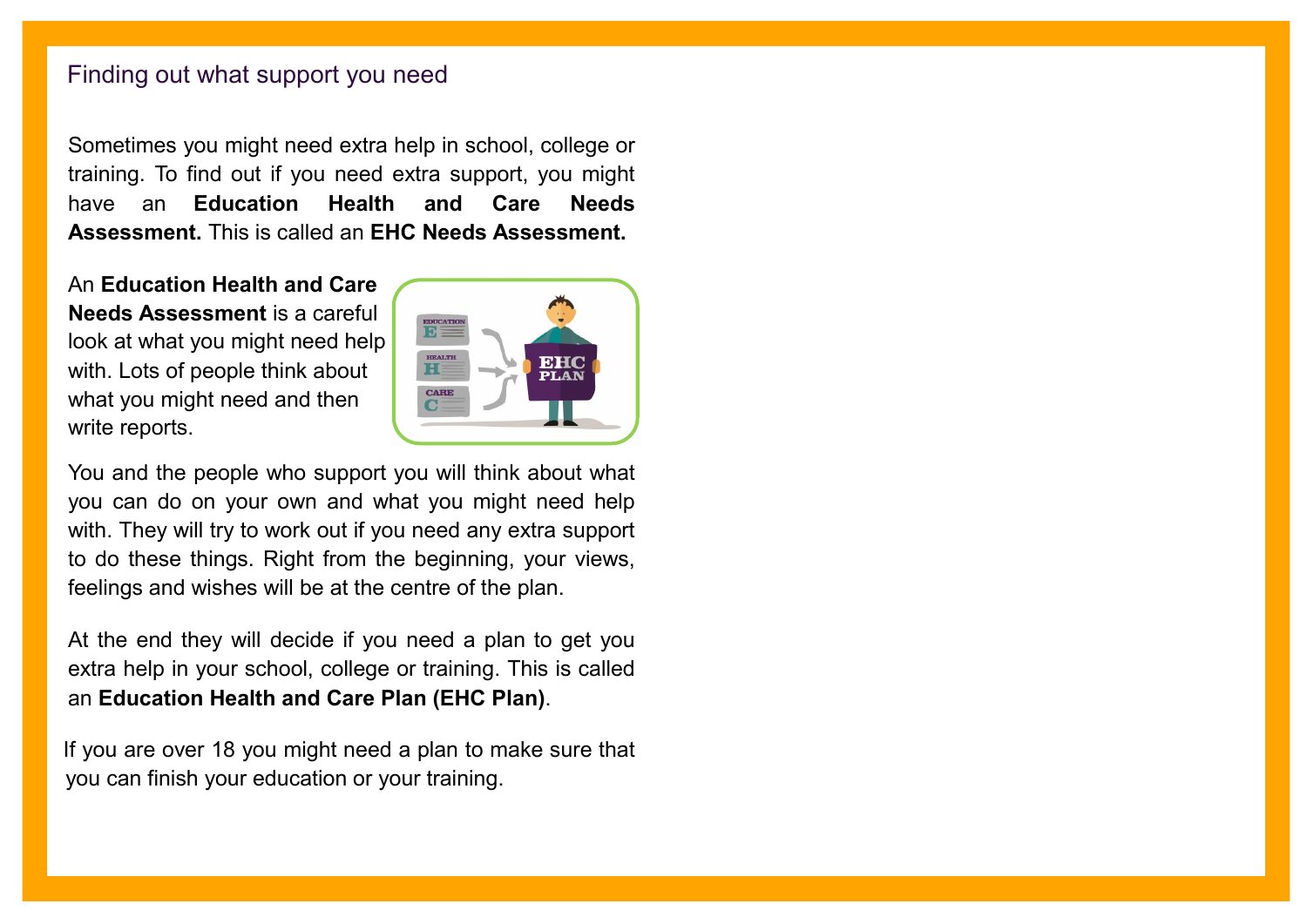Who should have an assessment?

You might have an EHC Needs Assessment if you are aged 25 or under and:

- You have special educational needs. This means you need extra help to learn things.
- Your school, college or training provider may not be able to give you all of the support you need.

What is in the assessment?

You and your parents or carers will be asked if you want to write down or say what you think is helpful for your needs and the support you get.